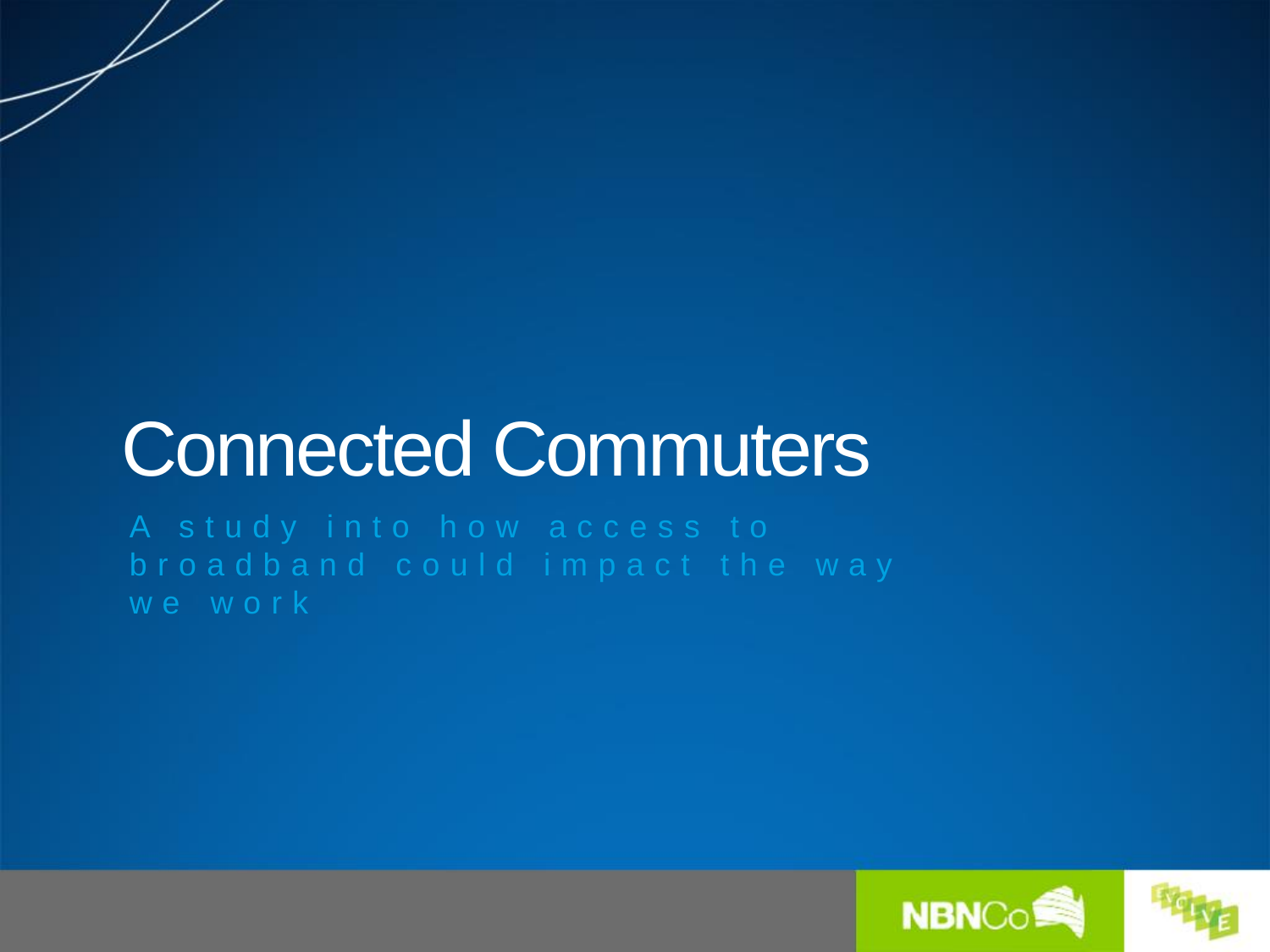## **Overview**

Work, and the role it plays in our lives, is a fundamental driver for most adults, largely because it is intrinsically linked to human motivation.

Working life is an area where access to fast and reliable broadband through the NBN could deliver real benefits to Australian families and businesses.

This report details findings from NBN Co's "Connected Commuter" research which shows that with better quality internet connections, one in 10 Australians (i.e. one third of the people who have worked from home in the past) would work from home more if they had access to faster broadband. The findings also show that while three quarters of Australian workers surveyed believe the internet is important or vital to their job, half of those that have worked from home were frustrated with their current home internet connections.

It concludes, whether an employee, or self-employed, access to faster broadband could open up new ways of working to suit their desired work/home lifestyle, help improve their productivity and efficiency, and save them time and money.

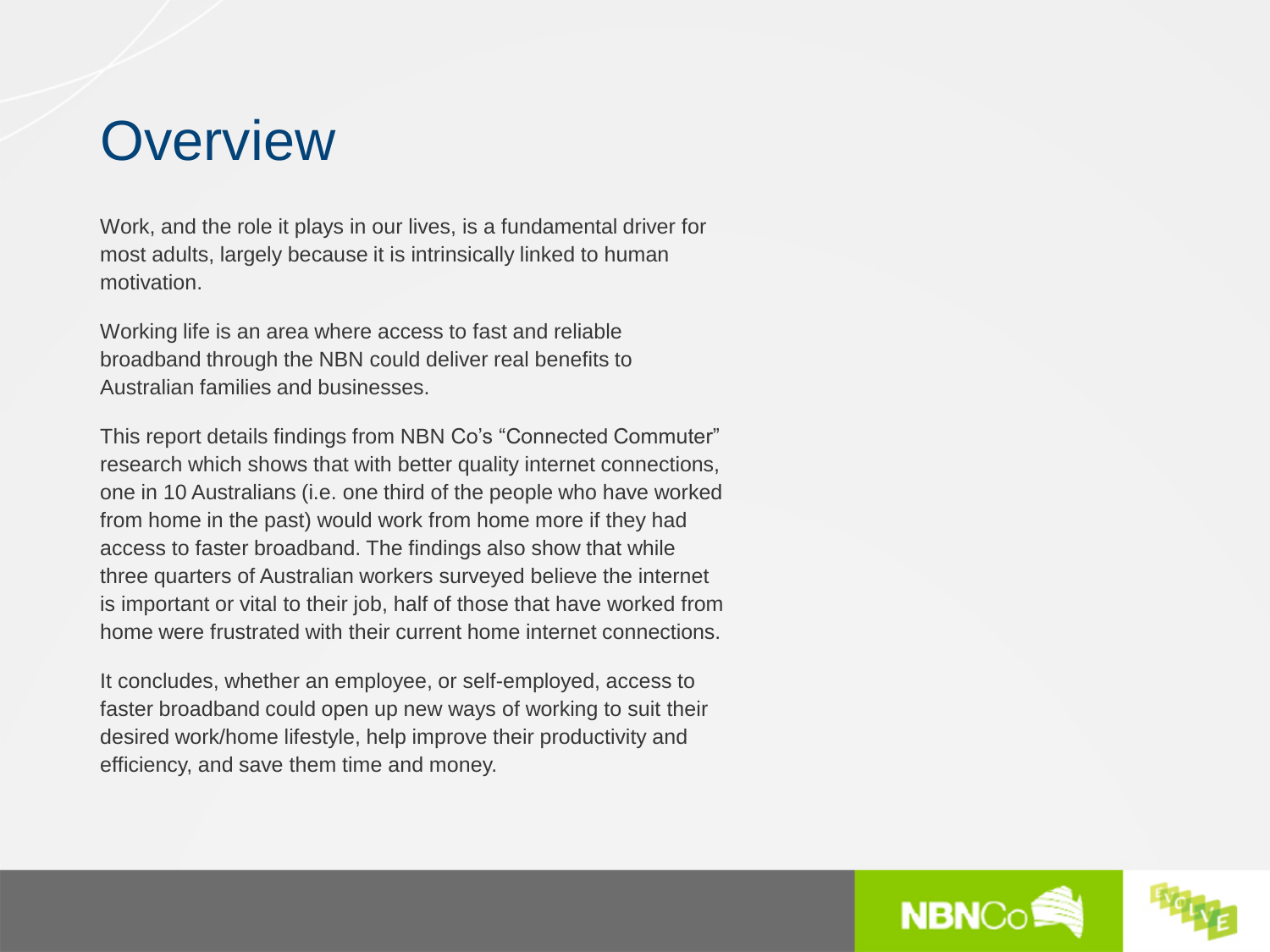## Research Summary

**For many Australian employees, work life without the internet is unthinkable.** 

• 74% of workers (full time and part time) stated that the internet is important or vital to their jobs.

**For people who had worked from home accessing online content, the importance was even higher:**

• 93% considered the internet important or vital to their jobs (65% considered it vital).

**One third of Australian workers have worked from home accessing online content – translating to a significant portion of Australia's work base:**

- 82% of this group had a household income of more than \$75,000 reflecting that "knowledge workers" are more highly paid. More of them live in metropolitan areas (34% versus 30% in regional areas).
- Of the people that worked from home, 76% are full time (24% part time).

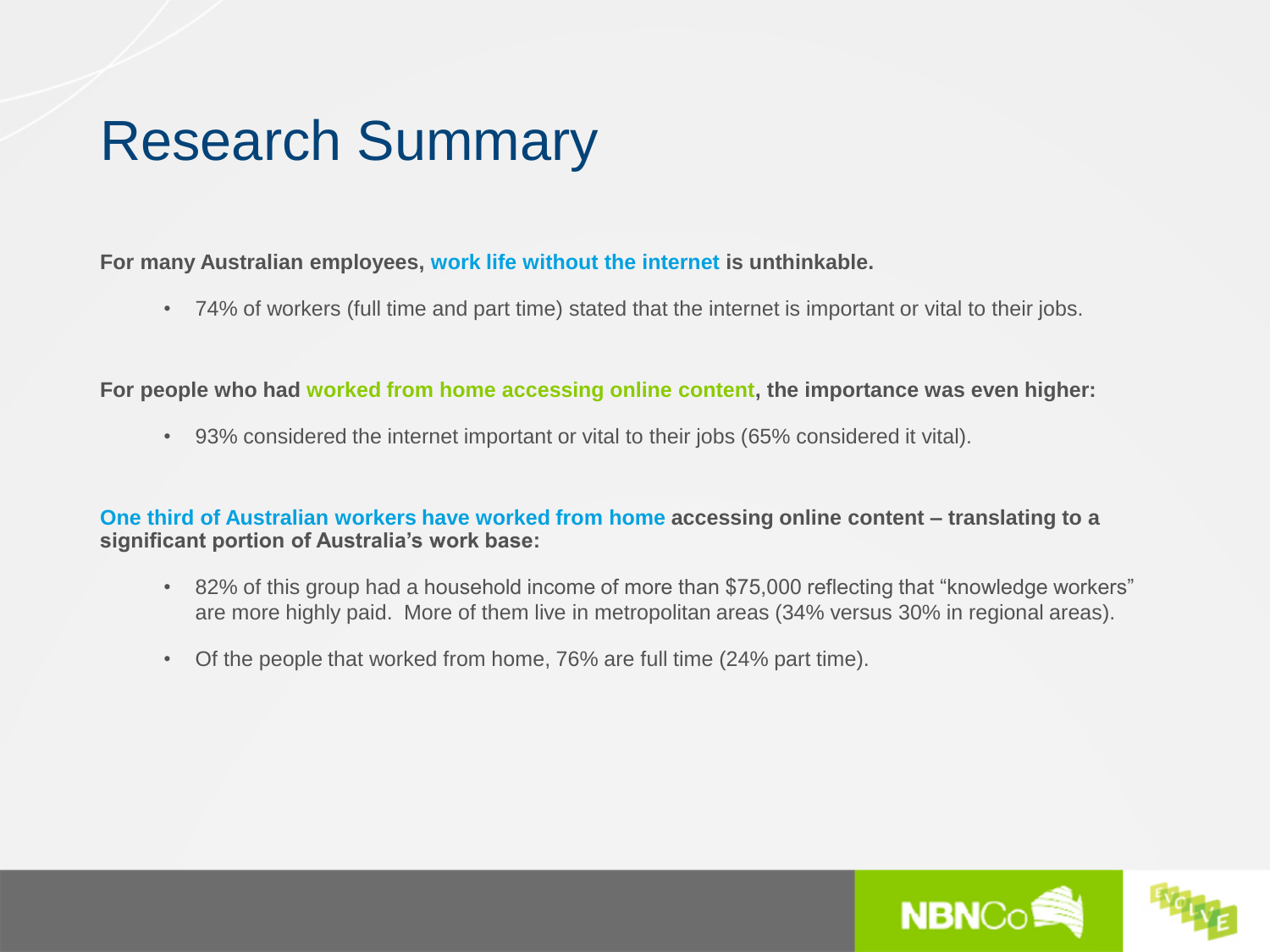## Research Summary

**Workers said the internet facilitates their ability to work remotely, which delivers lifestyle benefits in three key areas:** 

- 1. They could spend more time with family/flexibility for parents, for example, the ability for parents to care for children and work at home;
- 2. Cutting the commute and saving on travel time/costs;
- 3. Access to new jobs/new work opportunities
	- Starting new businesses (includes retirees)
	- Ease of working from home e.g. remote access to work servers, cloud computing, information capture/storage.

**Aussies who had worked from home accessing online content were frustrated with the quality of their home internet connections:**

• 50% reported some level of dissatisfaction with their home internet service and reported frustration with speeds, buffering when watching video and drop outs when making video calls.

**Nearly one third of people who had worked from home using the internet would do so more often if they had a faster, better quality internet connection:**

• More than three quarters of this group predicted a need for faster and better quality internet in the future.

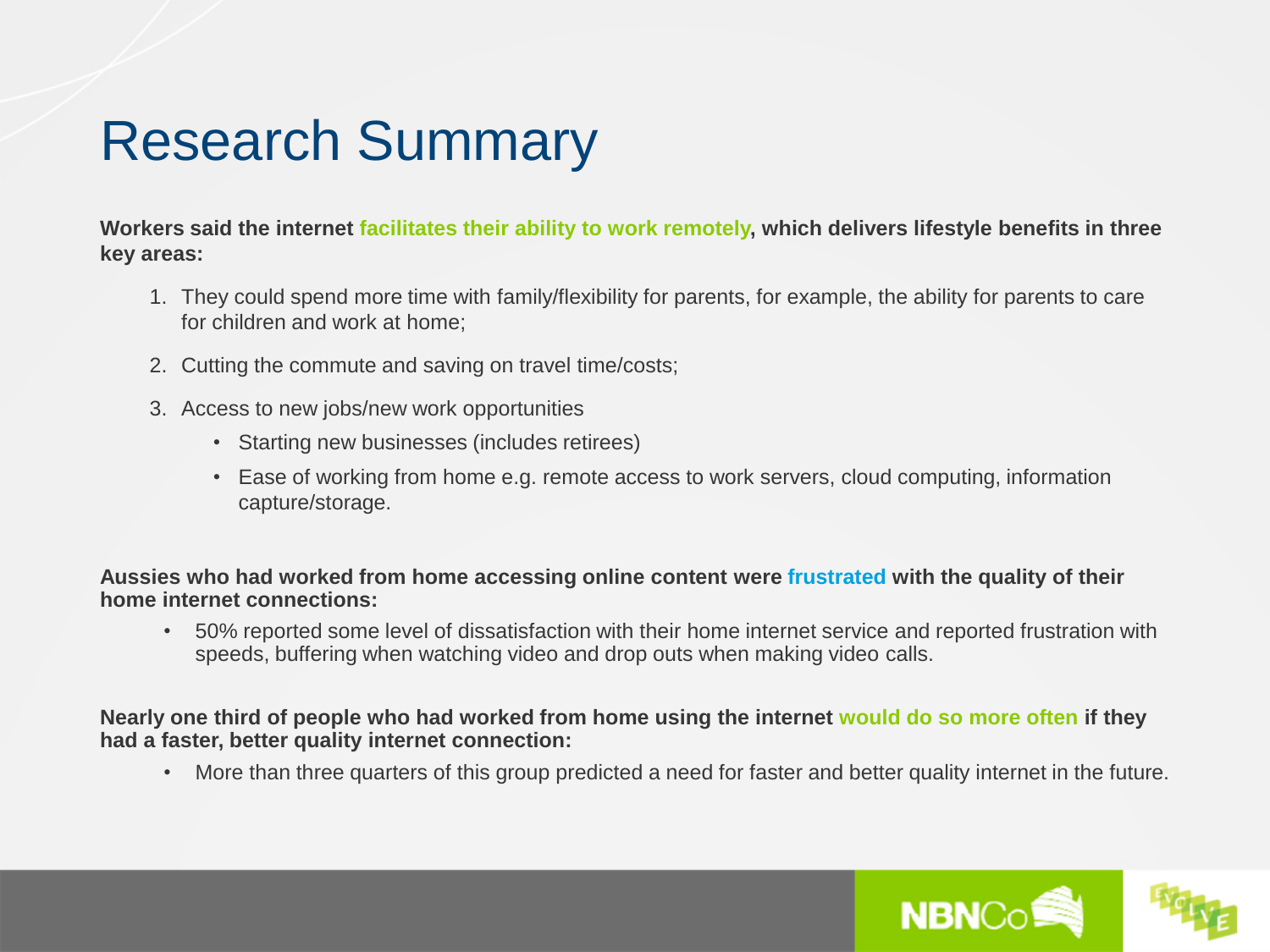### Three quarters (74%) of workers considered the internet is important or vital to their work.

44% of workers ranked the internet as vital to their work. It was ranked of higher importance to work than other life domains such as shopping, personal finance education and entertainment.



Importance of the Internet to life domains



\* Work domain based to respondents Employed Full or Part Time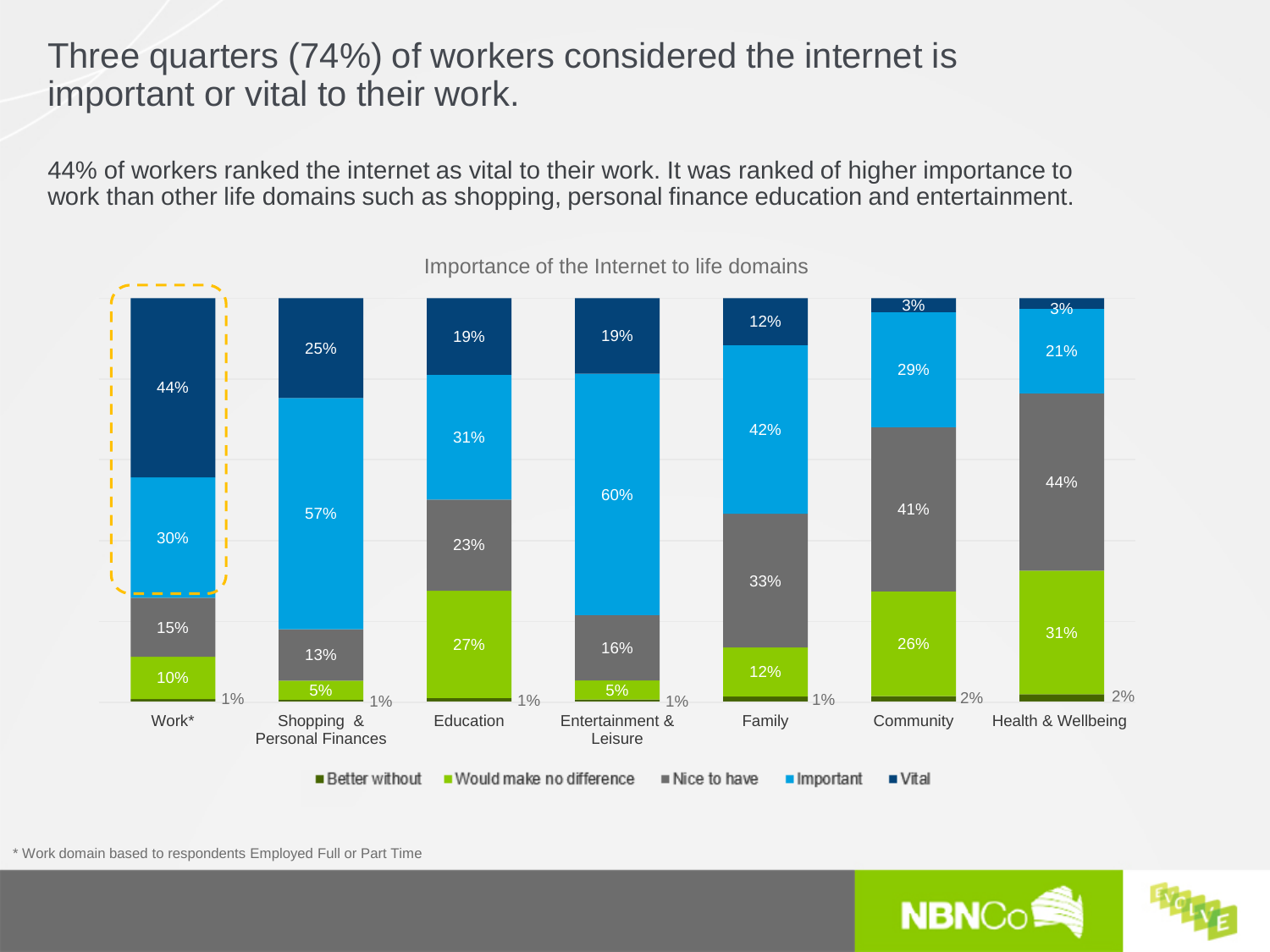### The importance of the internet to work

### COMPARISON OF ALL WORKERS VS THOSE WHO WORK FROM HOME USING ONLINE CONTENT

93% of this group said the internet is important or vital and agree it makes everything easier or they could not function without it in their job.



How important is the internet to your job?

↓↑ Significantly higher/lower than other groups



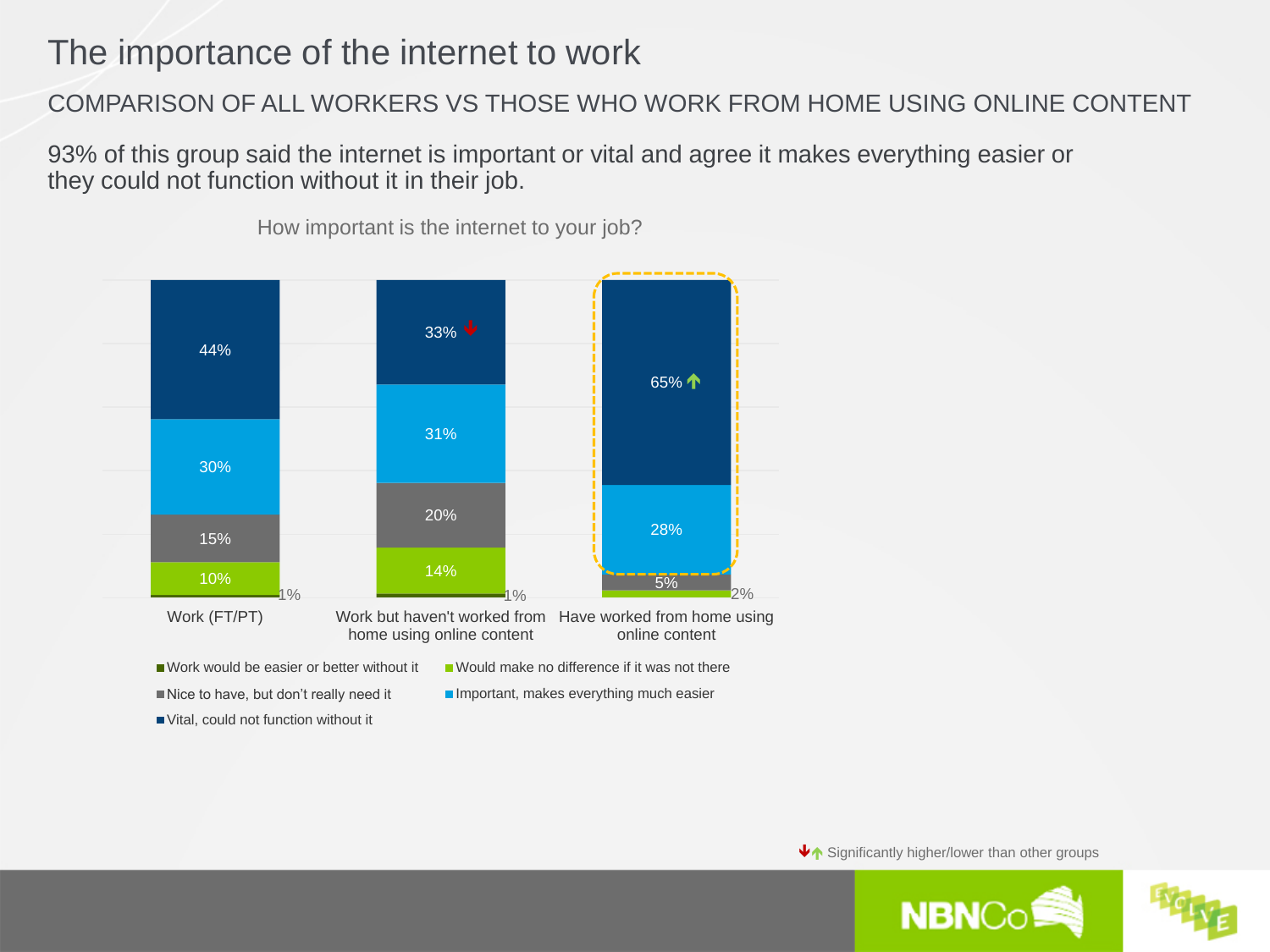### The importance of the internet to work ALL WORKERS

How important is the internet to your job?



Work would be easier or better without it Nice to have, but don't really need it Vital, could not function without it

■ Would make no difference if it was not there Important, makes everything much easier

↓↑ Significantly higher/lower than other groups

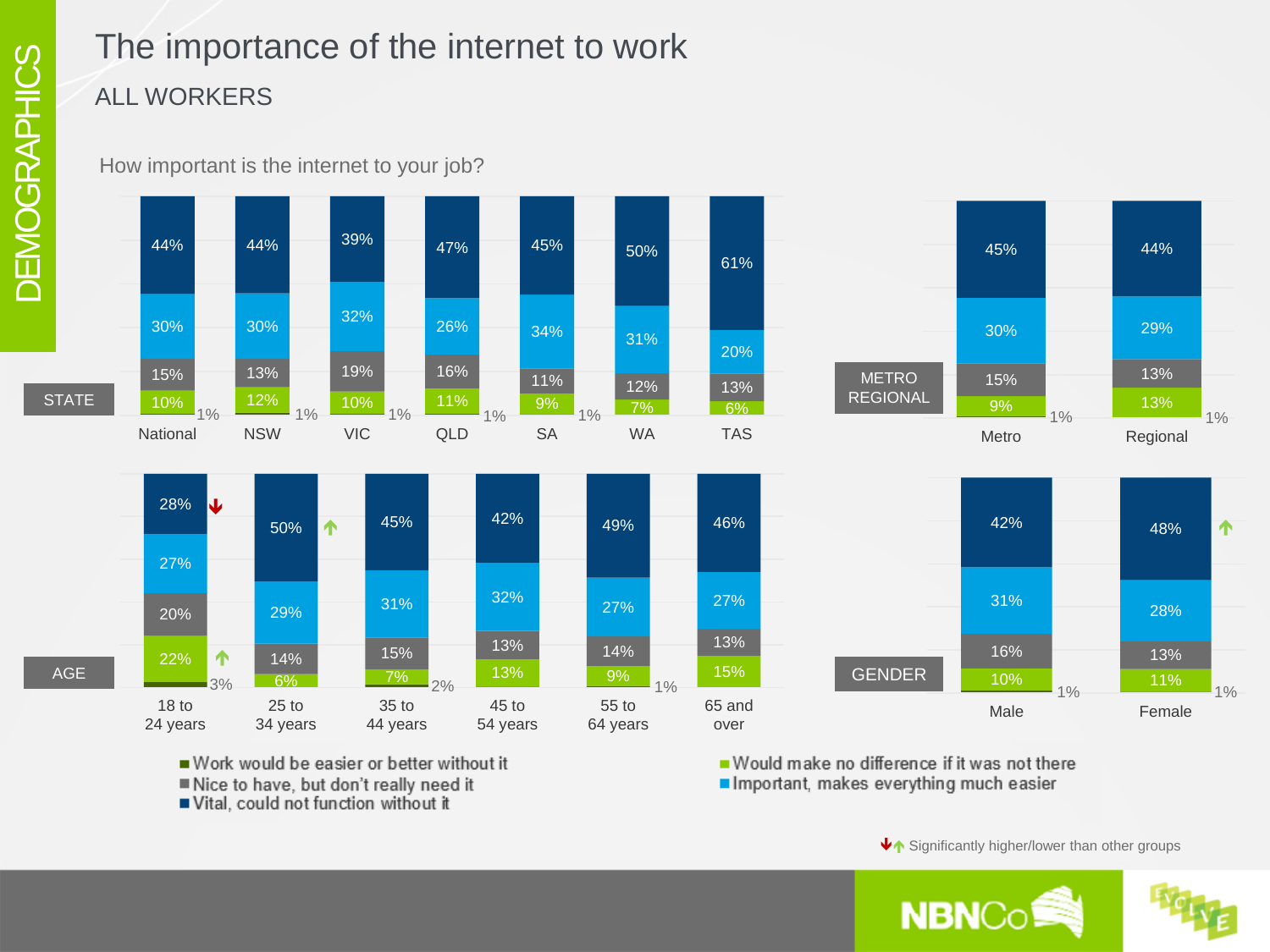## The importance of the internet to work HAVE WORKED FROM HOME USING ONLINE CONTENT

How important is the internet to your job?









■ Work would be easier or better without it Important, makes everything much easier

■ Would make no difference if it was not there Vital, could not function without it

Nice to have, but don't really need it

 $\blacktriangledown$  Significantly higher/lower than other groups  $@$  80% CI \* Caution sample size < 30

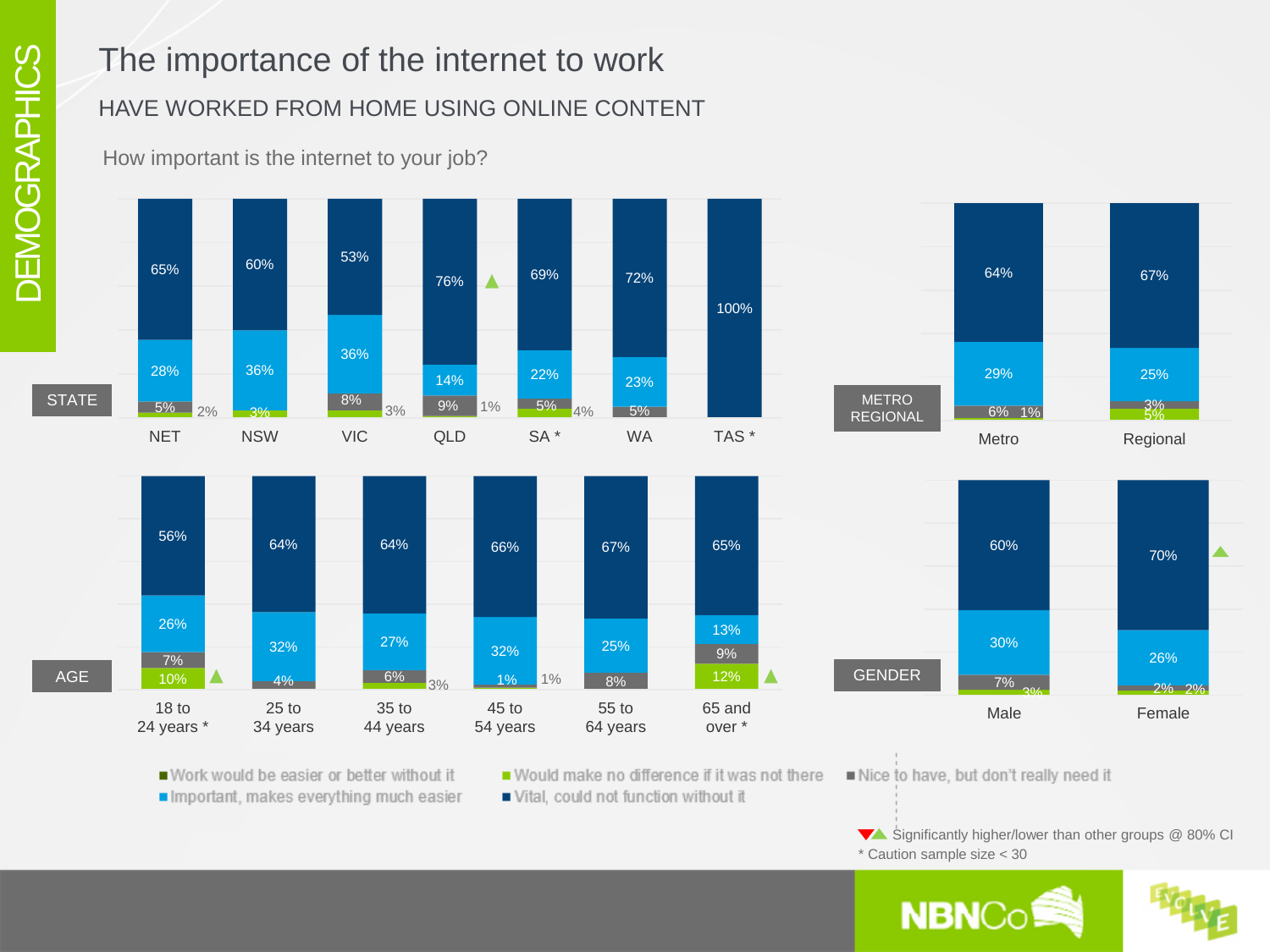### One third of people who work full or part time worked from home using online content.

- Significantly more people with a household income (HHI) of over \$75, 000 had worked from home than those with HHI of less than \$75, 000 – knowledge workers are highly paid.
- Australians working from home using online content were also more likely to live in metro areas.



↓↑ Significantly higher/lower than other groups Significantly higher/lower than other groups

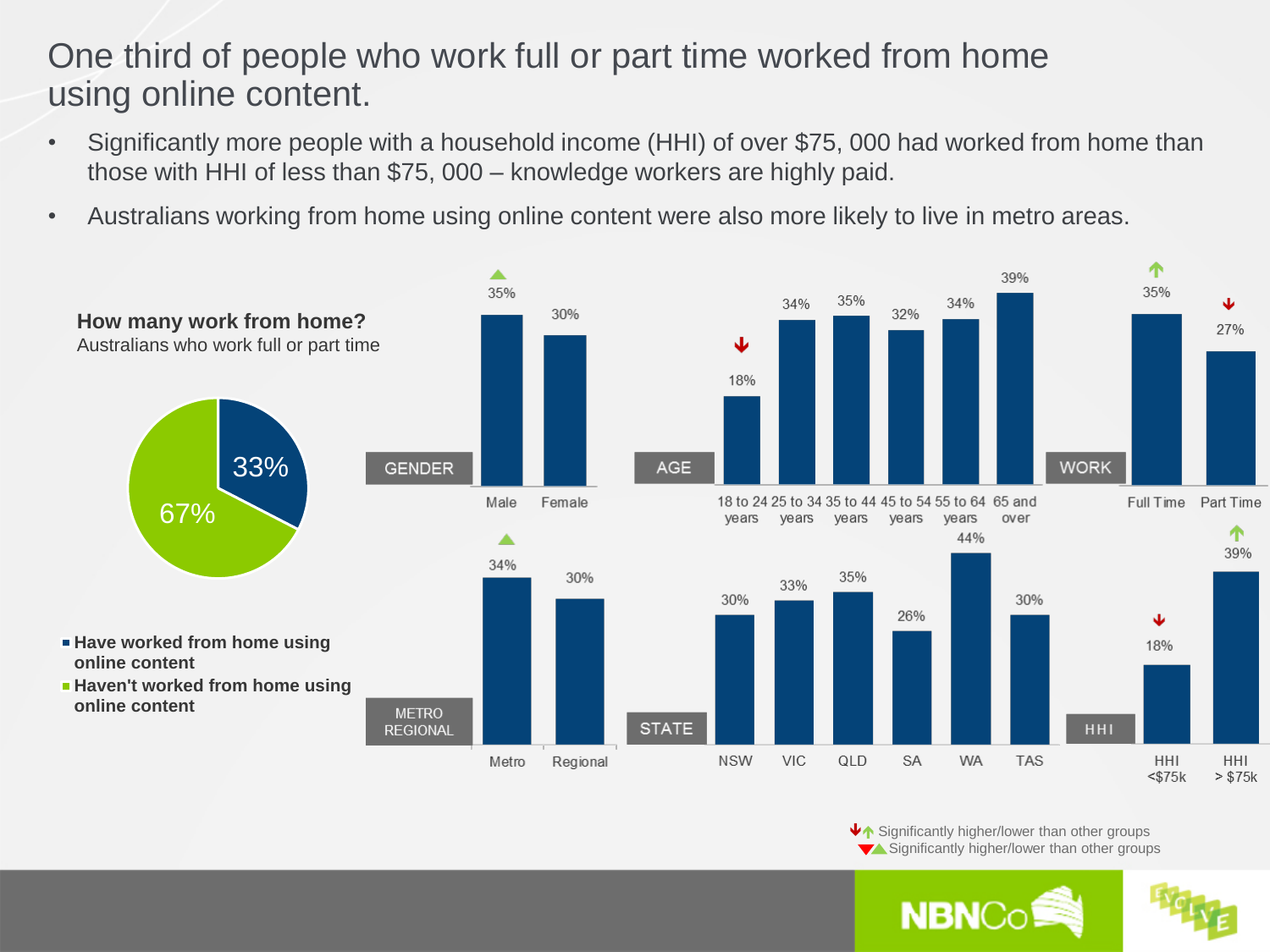### 29% of Australians who had ever worked from home would do so more often if their internet was faster and better quality.

Australians who work full or part time

**Proportion agreed they would work from home more often with a faster better quality internet connection**



**Haven't worked from** home using online content

■ Have worked from home using online content



years \* years



**GENDER** 

**METRO** 

**REGIONAL** 

30%

Metro



years years years





 $\blacklozenge$  Significantly higher/lower than other groups Significantly higher/lower than other groups \* Caution sample size < 30

49%



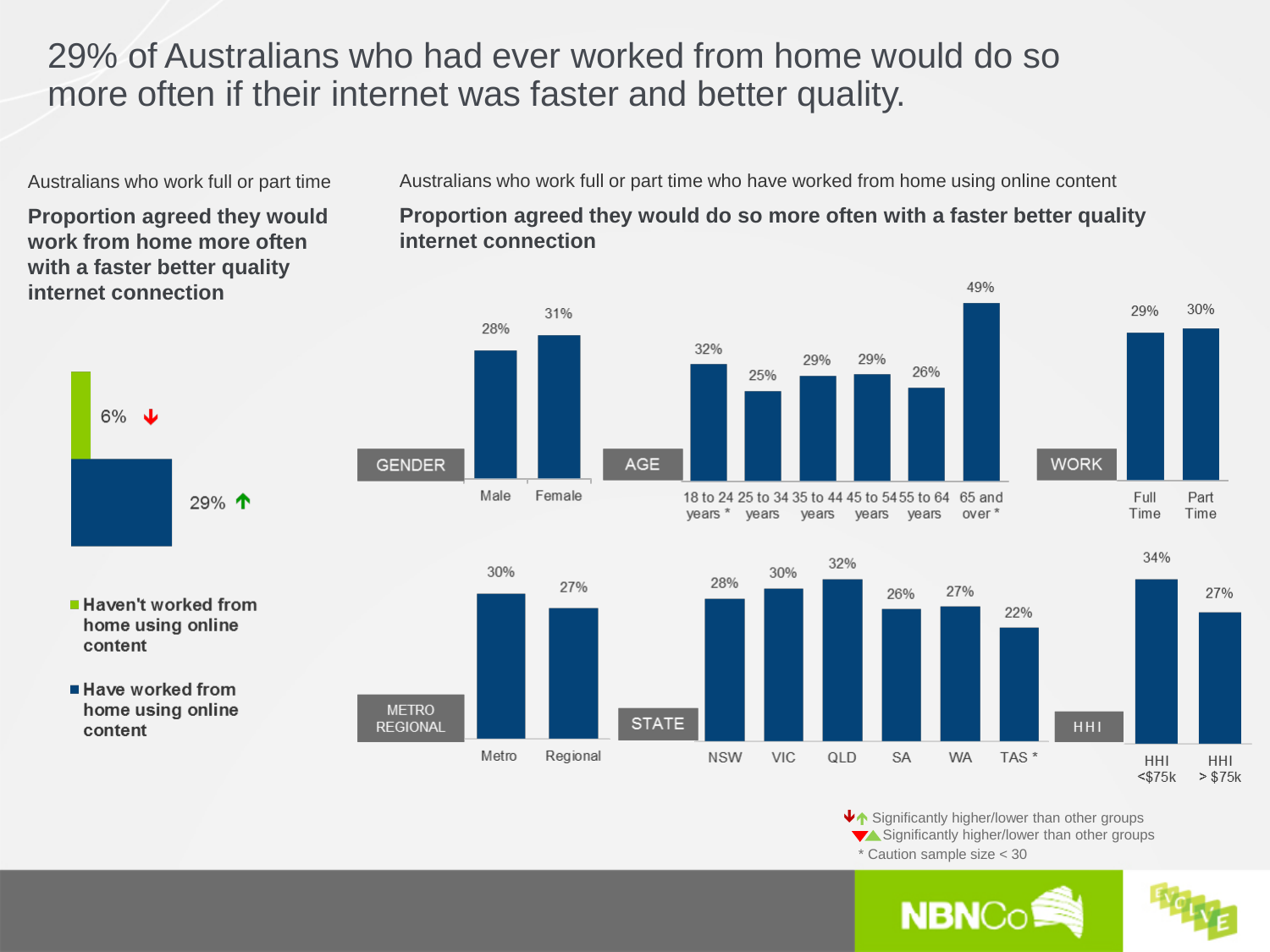### Australians who work from home using online content reported higher levels of dissatisfaction with their home internet experience.

• 50% of full and part time workers who had worked from home using online content reported some level of dissatisfaction with their home internet connection. This compares to 45% of workers who had never worked from home using online content.



#### Frustrations experienced with home internet connection

 $\blacklozenge$  Significantly higher/lower than other groups

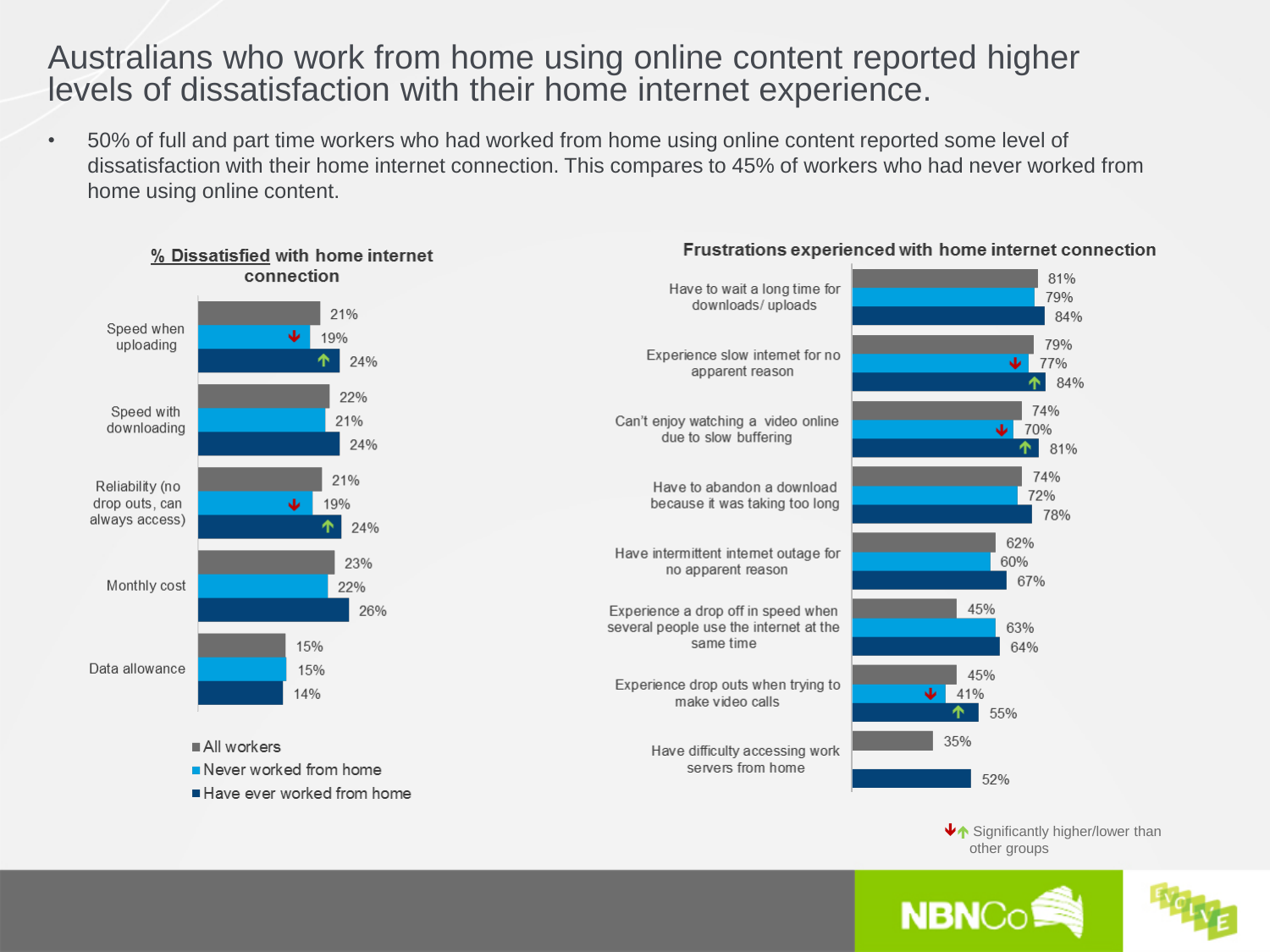### The internet enables workers to have flexible lifestyles

#### **Flexibility for parents**